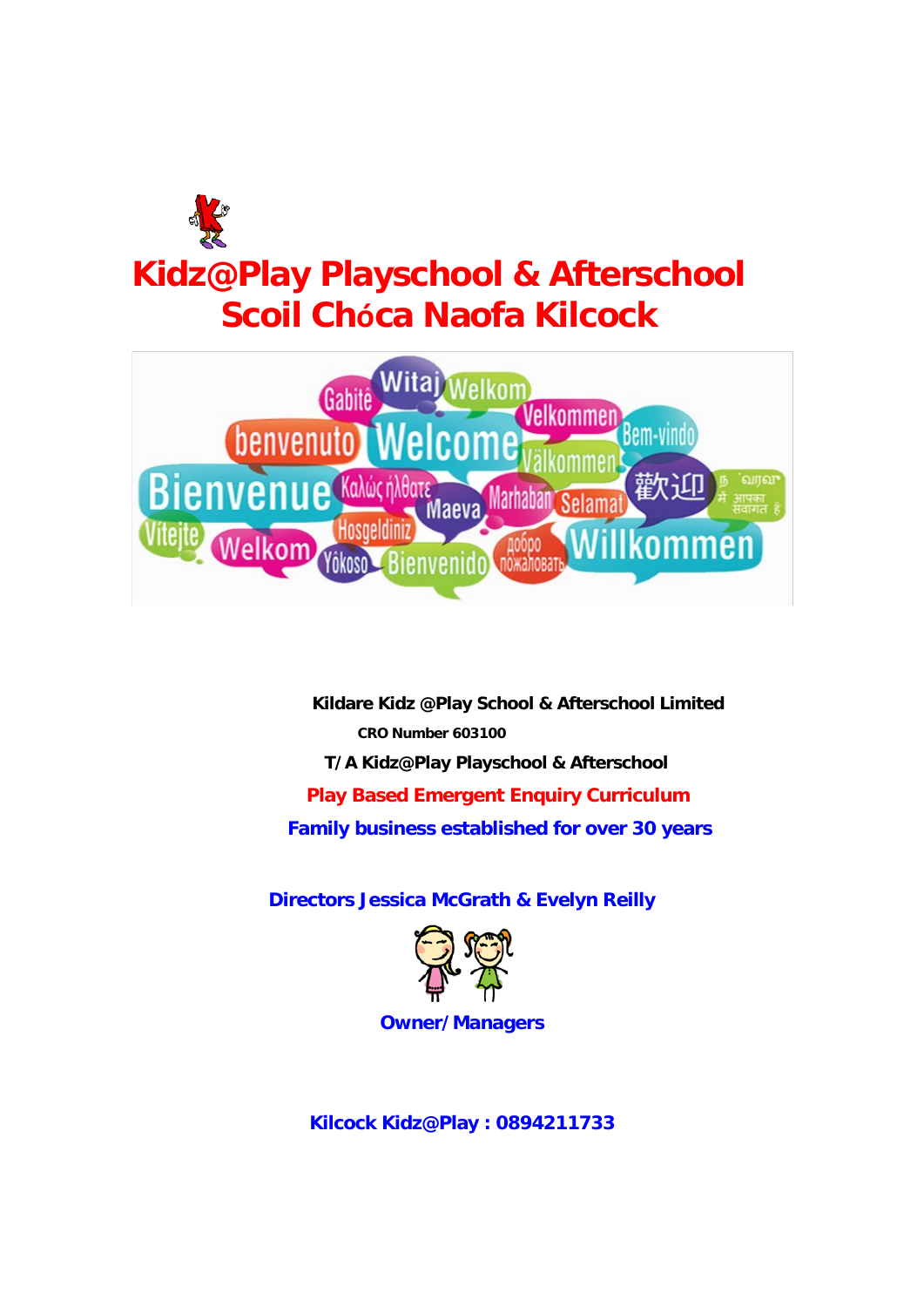### **Early Childhood Ireland Member, TUSLA Notified and Inspected.**



# **Dear Parents, Guardians and especially Children.**

## **Welcome to Kidz @ Play.**

Kidz@Play is an established family business for over 30 years originating in Maynooth Co. Kildare. Kidz@Play Kilcock have a unique setting within Scoil Chóca Naofa for over 8 years. The partnership with the Primary school is positive for children and families with many children moving on to primary school from Kidz@Play Playschool. We also operate an afterschool within the school where children can play relax and complete homework with the familiar Kidz@Play team.

Kidz@Play History:

Evelyn developed the business originally from a home based playschool. Through training and development as well as being the chairperson of the national organisation IPPA Evelyn developed and moved firstly to a rented unit in Maynooth and then to a full day purpose setting in Maynooth. The development of Kidz@Play Kilcock over 8 years ago brought a unique partnership within the primary school and the service is now embedded within the Kilcock community.

Evelyn holds a MA in Humanities in Early Childhood Care & Education, a BA ECEC, delivers training and lectures in the field of early childhood care and education. Evelyn also worked for the Department of Education and Skills inspecting the educational quality dimension to early years practice.

Jess has a unique experience background as she came to work as a four week old baby with her mother as she ran the original home based playschool. So we can say Jess was born into the business! Jess continued to expand her knowledge by obtaining an Honours degree, gained experience in different settings Montessori, play based and primary school junior classes and successfully managed summer camps for large companies. Jess manages the Kilcock Kidz@Play service within Scoil Chóca Naofa delivering both preschool and afterschool. Jess took over the helm as general manager and owner during Evelyn's inspection period. Jess is completing her Masters in Education Maynooth University in September 2019

Now together this vastly experienced mother daughter team have pooled skills and experience to form a Company that will guarantee the highest quality in the delivery of education and care in the Newtown hall site.

Together with a highly qualified staff team which are experienced qualified and working in Kidz@Play for many years. Early year's educators working in Kidz@Play are experienced and hold Honours degrees, QQI Level 5 and 6 and both services have LINC Co-coordinators as inclusive services.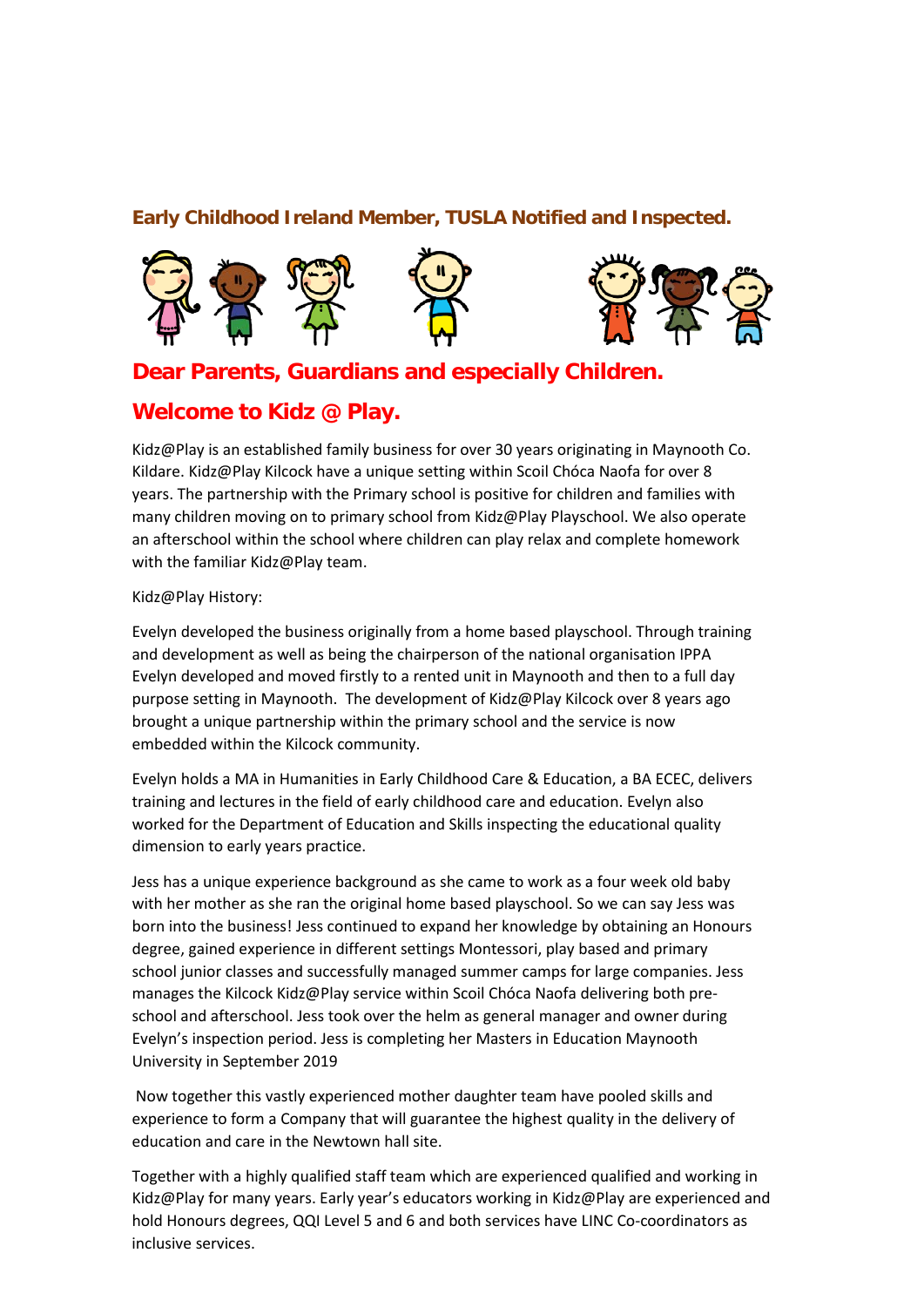As a member of Early Childhood Ireland, we create a welcoming environment for children through our play based emergent curriculum where children's interests, development and rights are central to our philosophy and in line with the national curriculum framework for early years Aistear.

**Kidz@Play Scoil Chóca Naofa Opening Hours:** 

**Morning ECCE Class 8.45-11.45 am**

**Afternoon Class: 11.50-14.50**

**Afterschool for School Age Children: 13.40-18.00pm**

**Service is open 38 weeks of the year.**

**Preschool Sessional under the ECCE Scheme**

**Service closes during the Christmas school break.**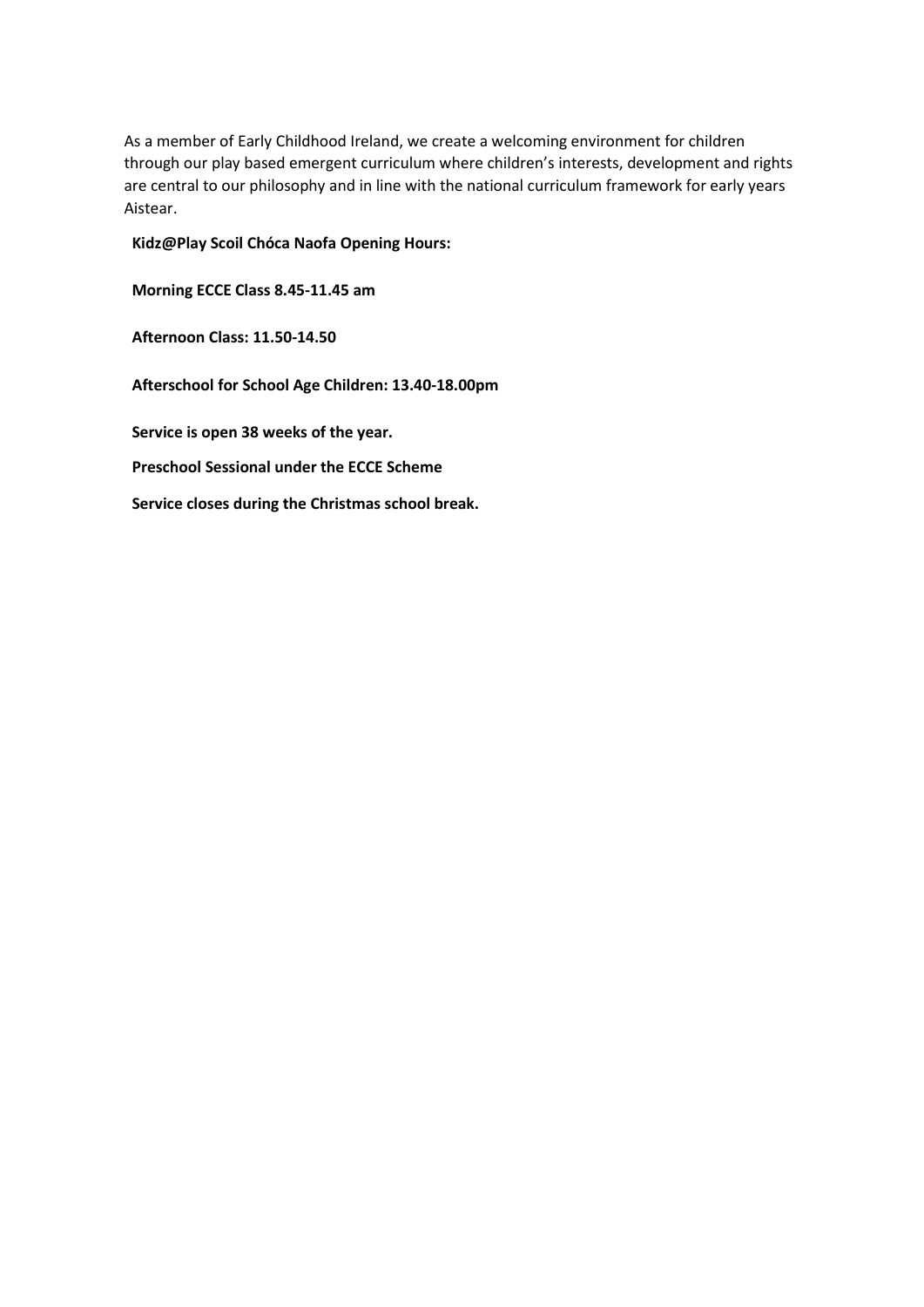**What we offer:**

**ECCE Sessional preschool Morning and afternoon classes**

**22 children per class x 3 qualified and experienced early year's educators.**

**Times: Session 1: 8.45-11.45am: Session 2: 11.50-14.50** 

**5 days a week Monday-Friday School year 38 weeks as per DCYA**

**We also offer limited places to children who are awaiting to qualify for free places a competitive rate.**

#### **MISSION STATEMENT**

Kidz@Play Playschool believe the importance and **power of play** as a method of learning and development for pre-school children. The central approach in our playschool focuses on children who viewed as capable, confident and active in their learning and development. Skilled practitioners ensure the environment supports play as a vehicle for learning and development. Children's interests are skillfully observed, documented with plans for progression and extension of learning in line with Aistear the National Curriculum framework for early childhood care and education in Ireland.

Partnership with parents and sharing children's interests with parents and children is central to our vision and belief.

**"Play is central to the well-being, development and learning of the young child." Síolta, the National Quality Framework in Ireland.**

**"The Power of Play helps children to turn into life -long learning" Bruce 2004**

#### **Values**

At Kidz@Play we value **Play** as vital to children's overall development.

We value early childhood as a distinct time in children's lives.

Children as active and interactive learn

### **The elements of our environment include**.

- Indoor spaces with clearly defined areas. Outdoor playtime.
- A familiar and relaxed environment.
- A wide range of equipment materials and play items.
- Support by qualified professionals.
- The uniqueness of each child
- Primacy of families in the lives of children
- Partnership with parents and community
- Adults and peers role in children's learning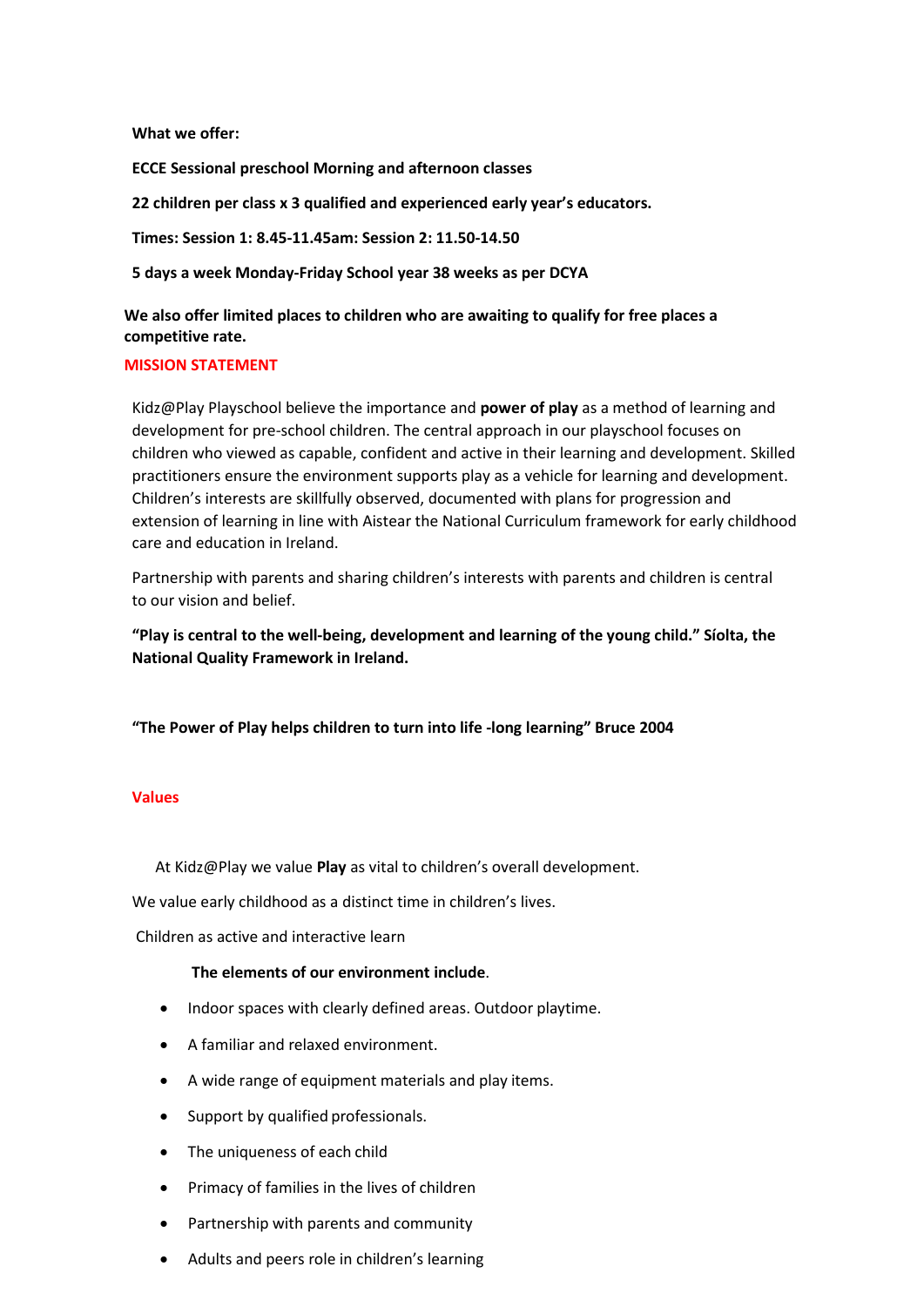#### Vision

In Kidz @Play Playschool & Afterschool our vision is to develop a quality service where each child is valued and nurtured. Play is important "Work" for the child and the children are afforded the opportunity to holistically grow and develop within a warm caring play environment with adults that recognise, respect the needs of the child and will build on these interests and needs.

#### Approach

Our approach is centered on a play based emergent and enquiry curriculum. Children's interests are explored, supported and documented.

We acknowledge school readiness in terms of developing dispositions for learning centered on children's interests, skills, well- being and engagement. Practitioners plan for children's progression based on careful observations and a balance of adult directed, initiated activities. Children are encouraged to take the lead in their learning and development.

The environment provided is safe, and interesting and supports a variety of challenging and stimulating experiences for the children through which they play, learn and explore.

The adults will facilitate this process with support and encourage positive attitudes towards learning. Adults are trained in the field of early childhood education and are skilled in observations. Observations are the means of meeting the needs of each child, providing for their emerging interests and recognising when support is required.

This process will be facilitated by adults who will provide appropriate, timely balanced intervention as well as support, to encourage positive attitudes towards learning.

The playroom is divided into different areas and interests which promote the different types of play and encourage skills such as turn taking cooperation, speech and language development, fine and gross motor skills, sharing, interest in nature and the world and art and crafts.

Children will be encouraged to play in all areas and there is no pressure to produce "work" but encouraged to enjoy the process of creating.

Each child's learning and development and well-being is facilitated within the service through the provision of age appropriate opportunities, activities, materials and play experiences taking into consideration the cultural context of the child.

**The play areas indoor and outdoor and play curriculum support Aistear the Early Childhood Curriculum principles and themes of Well-being, Identity and Belonging, Communicating and Exploring and Thinking.**

#### **WHAT YOUR CHILD NEEDS FOR PLAYSCHOOL**

#### **Settling In:**

Take your time when settling in your child to playschool. Don't expect too much too soon. A gradual approach will help build confidence. Parents are always welcome to stay and a settling in programme to suit your child will be devised in consultation with parents.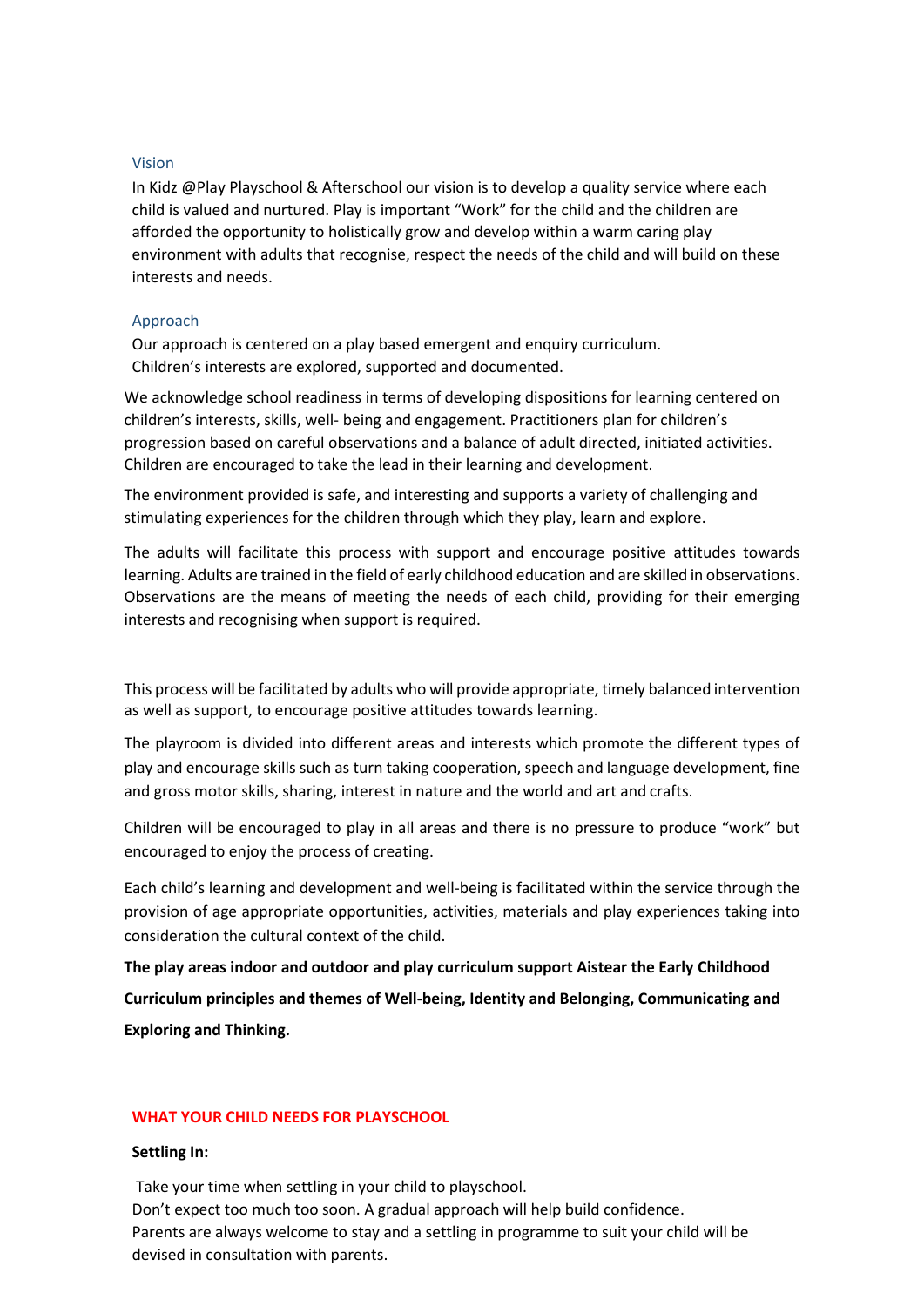Please make sure parents/childminders are available in the early transitional days.

**Clothes:** Play clothes: Clothes to play in which are easily managed for toileting. Suggestion a tracksuit or leggings

Outdoor play is an essential element to our curriculum. A set of water proof clothes and wellington boots as children can play outdoors in any weather.

'There is no such thing as bad weather to play outdoors only bad clothing' Peterson

**Lunch:**

Kidz @ Play promotes

### **Healthy eating policy in line with Healthy Ireland.**

ECCE and sessional playschool classes children bring in from home a small packed lunch and drink.

**Lunch boxes and bags should be small and to comply with safety food standards** should be a **thermos bag** to keep food at correct temperature to avoid food poisoning and easy to open so the child can gain independence.

**Thermos bags are the only ones** acceptable and only one bag is allowed in school to encourage independence. Un-eaten food will be sent home so parents can see what child eats. Treats not allowed unless previously discussed such as a birthday.



#### **SCHOOL TERMS Sessional ECCE Scheme**

Playschool runs from end of August/ September to June (school year) 38 weeks and closures are generally as in the Primary School calendar. Term closures will be given in advance usually midterms and Christmas and Easter.

**Fees:** There are no fees for children qualifying under the Free ECCE Scheme. A deposit for all children is required and returned when children's qualification under the scheme have been verified. Fees policy applies. **Fees** for non ECCE Scheme/Part-Time and Full day & Afterschool are available on request.

All government afterschool schemes are supported.

**All fees are payable** whether your child is present or absent for the number of days your child is booked in**.** Fees are calculated to include official school closures such as Christmas and Easter.

A deposit is required on booking and will be deducted from June fees for sessional places. There are no return of deposits

Mid-term or if your child leaves the service. Fees policy applies.

**Kidz@Play closes for the Christmas break for all services offered.**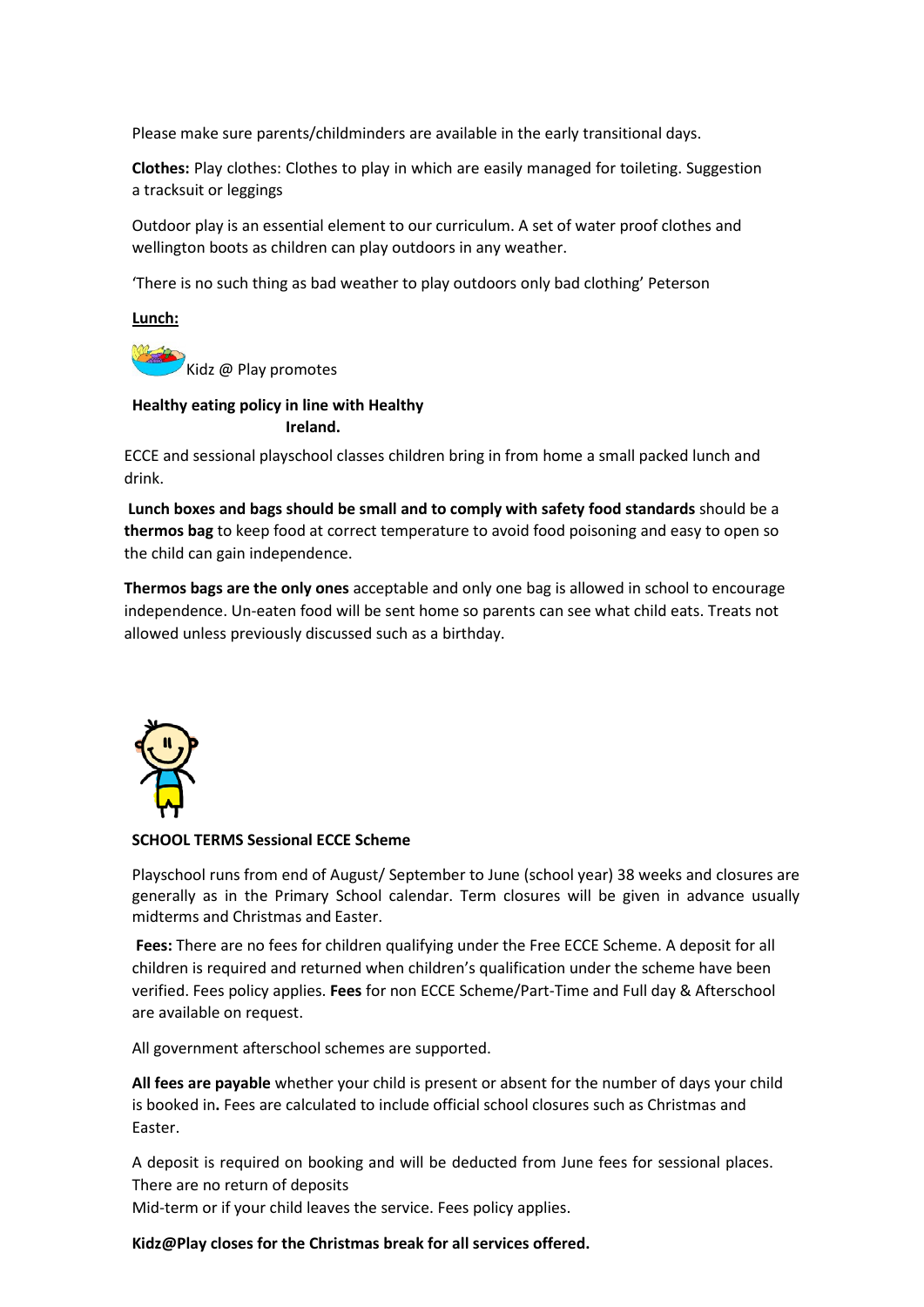### **Play Based and Emergent Enquiry based Curriculum. Supporting Aistear: National Curriculum Framework & Siolta Principles**

**Emergent curriculum** is a philosophy of teaching and way of planning curriculum that focuses on being responsive to children's interests to create meaningful learning experiences.

This philosophy prioritizes active participation, relationship building, flexible and adaptable methods, inquiry, and play-based learning.

Curriculum is child-initiated, collaborative and responsive to the children's needs.

Proponents of this style of teaching advocate that knowledge of the children is the key to

success in your programme. (Cassidy, Mims, Rucker, & Boone, 2003; Crowther, 2005; Jones & Reynolds, 2011; MachLachlan, Fleer, & Edwards, 2013; Stacey, 2009a; Stacey, 2011b; Wein, 2008; Wright, 1997).

#### *Kildare Co Childcare Committee.kccc.ie*

The starting point for any emergent curriculum begins with teachers as facilitators who carefully observe and record these observations on children at play in the classroom.

The documented evidence is used to plan meaningful activities for the children based on their interests.

Using this evidence as a planning tool provides for a horizontal learning experience which scaffolds learning for children.

As the curriculum is continually changing, emerging and developing, early year's practitioners need to ensure that some time is set aside for reflection on their observations and plan activities to extend on children's interests.

Once the early year's professional observes a child's interest they can use this evidence to develop activities that compliment and build upon this emerging interest, with opportunities for play at multiple ability levels.

### **The learning environment**

As an emergent curriculum focuses on children's independence and scaffolds learning through developing interests, the learning environment is an essential component.

Areas of interest contain equipment, toys and materials which are stored at children's level in order for them to be fully accessible to the children visually and physically.

Areas and equipment are labelled with words and pictures, and materials are kept in storage containers for ease of access.

In order to accommodate different types of learning the environment should provide opportunities for children to work in groups of different sizes, as well independently.

Using open ended materials allows children to experience and manipulate materials in different ways.

Kidz@Play environment both indoors and outdoors support the emergent curriculum.

Educators through a key person approach observe children's interests and document learning outcomes, interests and plan to extend children's interests and learning opportunities.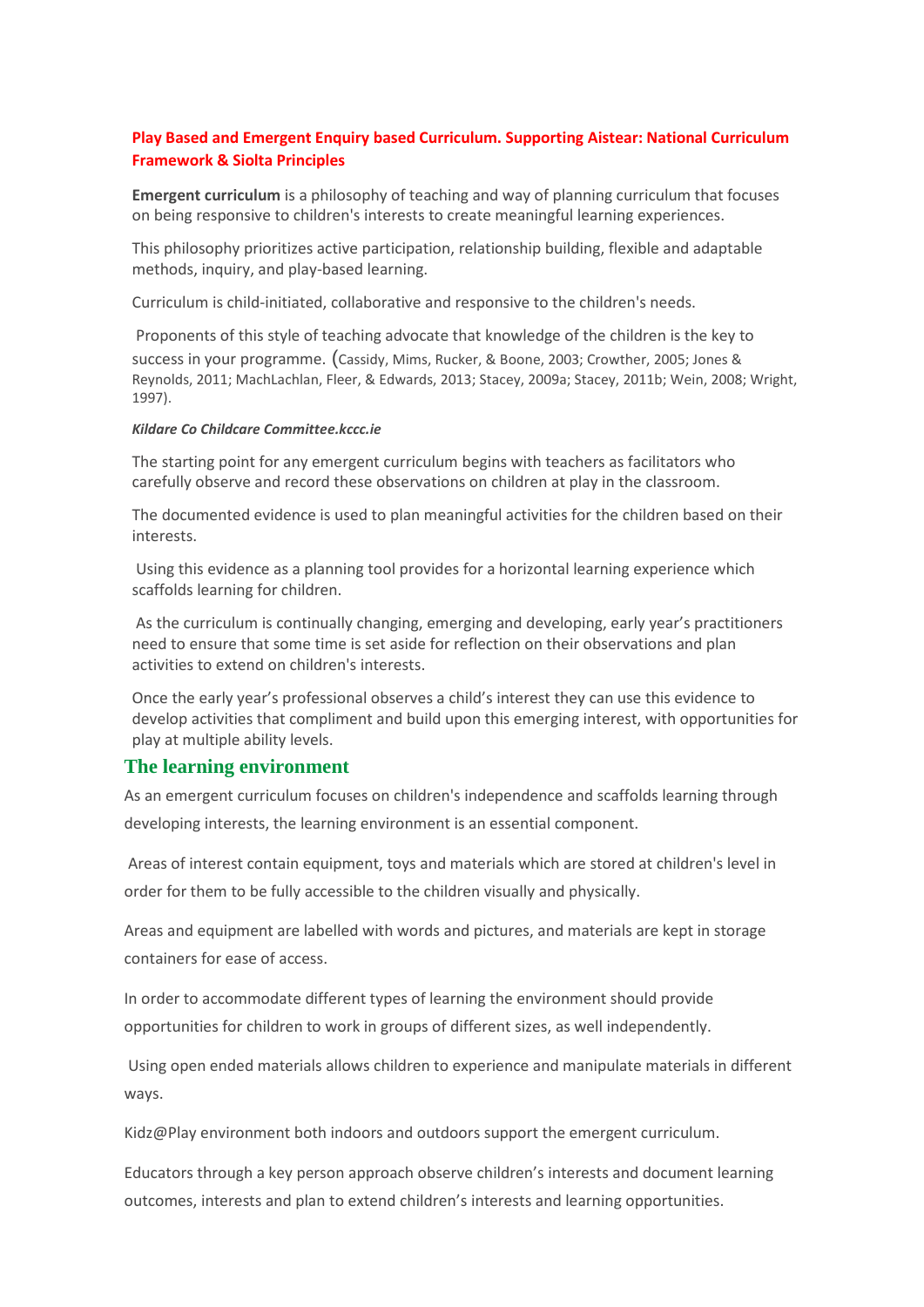The Aistear Siolta Practice Guide provides educators with reflective tools and ideas to support and develop the curriculum.

#### <http://www.ncca.ie/en/Practice-Guide/Curriculum-Foundations/>

Kidz@Play environments both indoors and outdoors are carefully planned to support the children in engaging in play activities which are open-ended, resources with real and natural materials and encourage group participation.

Defined areas can be changed and modified to support children's interests and extend learning opportunities.

Areas include: Home corner, construction, library, small world, table top activities, band and music, puppets. Painting is freely available with a dedicated mark-making and creative zone.

Outdoors include opportunities for exploring sand, water, large construction, den, growing and gardening sport equipment, art and creative outdoor areas, space to dig, explore and run. The outdoor area is designed as the 'classroom under the sky' with zoned areas supporting opportunities for learning and development.

Our dedicated sensory den has softened lights a dark den, light table and cube and sensory resources where small groups of children can explore sensory play facilitated by experienced and trained educators.

#### **PARTNERSHIP WITH PARENTS**

We work in partnership with children's parents and carers, encourage parental involvement, and spend time getting to know families. We have a variety of ways of informing parents of their children's activities and progress and value the positive effect this has for all involved. A parent/family room is available to discuss children's progress with managers and key workers.

**The way we facilitate and encourage this includes.**

- Asking parents for their views and suggestions.
- Open door policy Parents free to call anytime.
- Give regular news letters.
- Host parents workshops such as speech and therapy.
- Invite parents to attend and participate in arranged events such as ,Christmas party graduations, etc
- Update our notice board and window regularly.
- Compiling portfolios of children's work for parents.
- Compile a year book to include samples of work.
- Hold graduation ceremony and parents talk.
- A parents Whatsapp and Facebook where emergent themes and information are shared.
- Support parents in facilitating National Childcare Scheme.

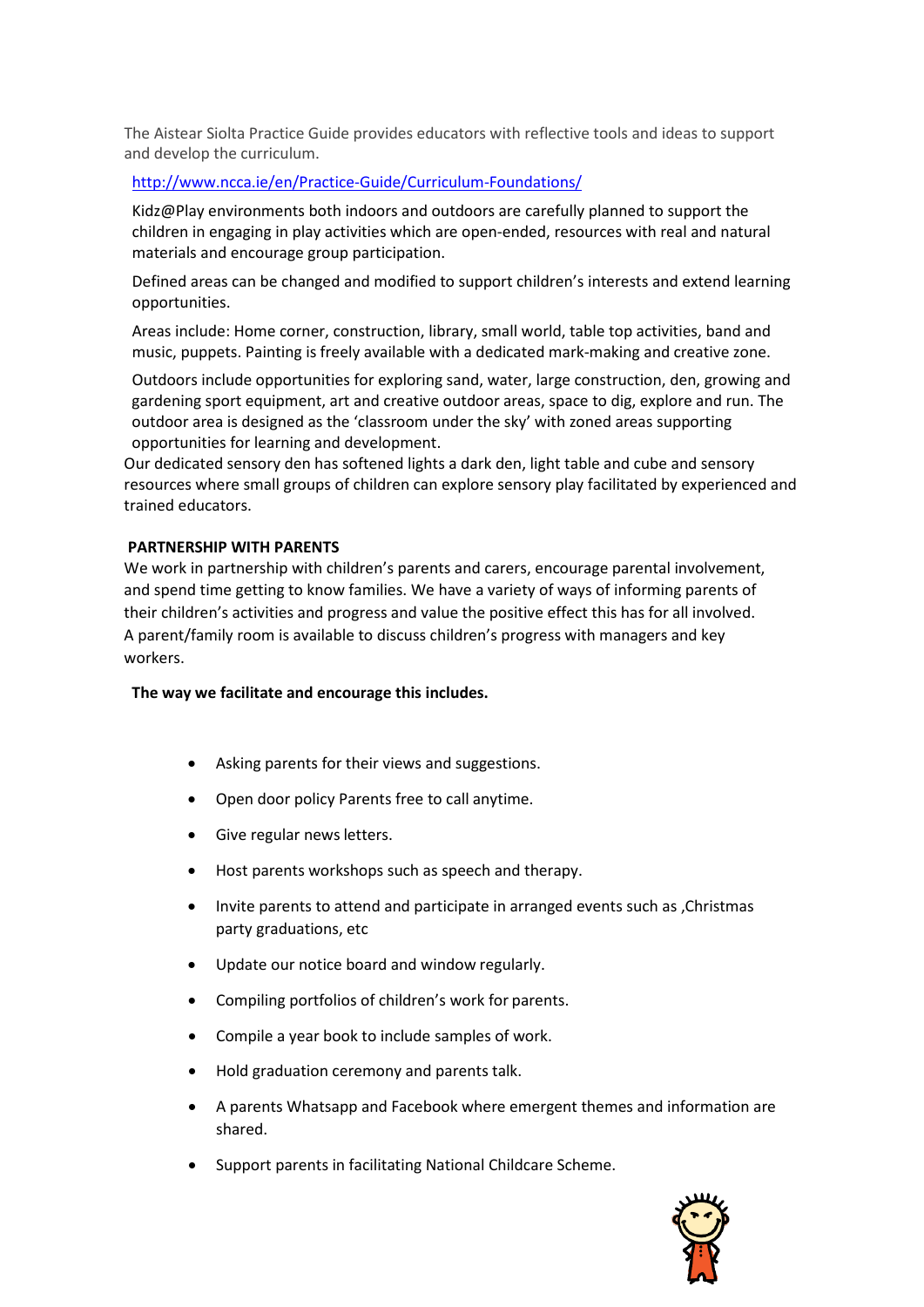# **All staff working in Kidz@Play Playschool & Afterschool are Garda Vetted and trained in Child Protection.**

## **Jessica McGrath Owner/ Director/Manager Kilcock Kidz@Play**

MA Education Maynooth University 2019 completed.

BA (Hons) Level 8 in Montessori Education, St Nicholas Montessori College

BA Level 7 in Montessori Education, St Nicholas Montessori College

LINC (Leadership for inclusion in the Early Years} QQI Level 6 MIC

Currently studying Masters Education Maynooth University

First aid cert.

Camp Manager Bright Horizons.

Camp Leader Bright Horizons Summer Camp.

Department of Education and Skills: Special needs tutor responsible for implementation of individual learning plans.

HSE Child Protection Awareness Training. Aistear in Action workshops.

Aistear and Síolta workshops. Storytelling Workshop

Professional development workshop ECI

Work experience Montessori schools and primary schools.

Assistant manager Kidz@Play

Siolta Quality Assurance Programme.

LINC Inclusion co-ordinator.

## **Evelyn Reilly Owner/Manager /Director**

## **Role: General administration, training and support**

Currently Owner/Director/Administrator and trainer Kidz@Play Playschool& Afterschool MA Humanities ECEC by Research Presidential Scholarship Institute Technology 2015.

Ba (Hons) Early Childhood Education & Care Institute of Technology Carlow: First Class

Honours Degree 2011

City &Guilds 7303 Train the Trainor Teaching Adults: Early Childhood Ireland: 2012

FETAC Level 6: Management and Supervision Childcare.

HACCAP Level 1 Food Safety

HACCAP Level 2 Food preparation

HSE Child Protection Training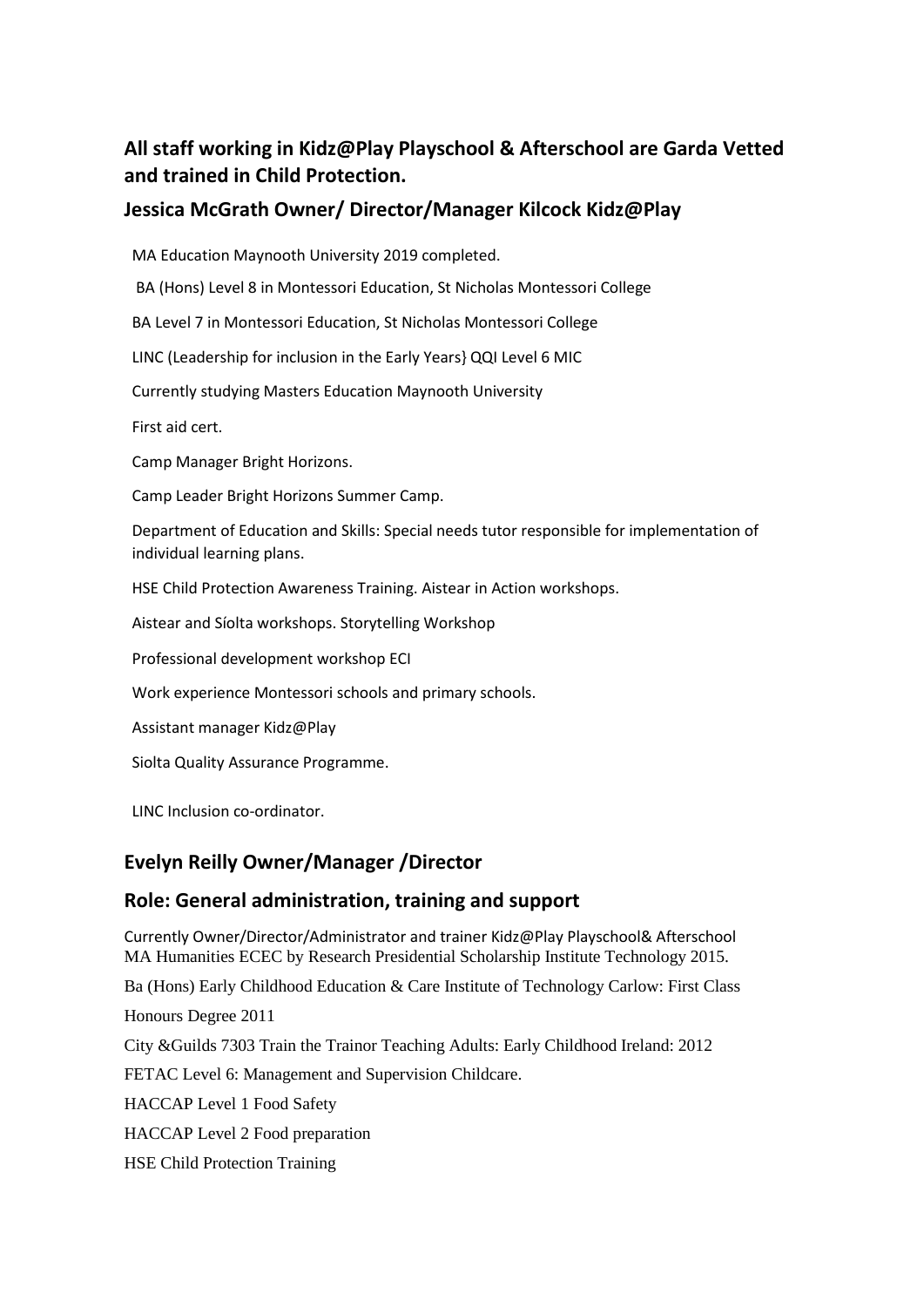## **Kidz@Play Kilcock Team**

### **Jessica McGrath Owner/ Director/Manager Kilcock Kidz@Play**

### **LINC Inclusion Officer Kilcock.**

MA Education Maynooth University 2019 completed. BA (Hons) Level 8 in Montessori Education, St Nicholas Montessori College BA Level 7 in Montessori Education, St Nicholas Montessori College LINC (Leadership for inclusion in the Early Years} QQI Level 6 MIC Currently studying Masters Education Maynooth University First aid cert. Camp Manager Bright Horizons. Camp Leader Bright Horizons Summer Camp. Department of Education and Skills: Special needs tutor responsible for implementation of individual learning plans. HSE Child Protection Awareness Training. Aistear in Action workshops. Aistear and Síolta workshops. Storytelling Workshop Professional development workshop ECI Work experience Montessori schools and primary schools. Assistant manager Kidz@Play Siolta Quality Assurance Programme. AIM Inclusion co-ordinator

## **Elaine Donnelly Supervisor: Kilcock**

FETAC Level 6 Supervision and Management Dunboyne College FETAC Level 5 Childcare Dunboyne College Office and Administration experience. First Aid Certificate Aistear and Síolta Workshops 7 yrs. working in Kidz@Play Work experience conducted in Kidz@Play. Síolta Quality Assurance Programme. AIM Equality & Diversity Training Aistear in Action programme. Summer Camp Manager Kidz@Play Summer Camp assistant Bright Horizons HSE Child Protection Training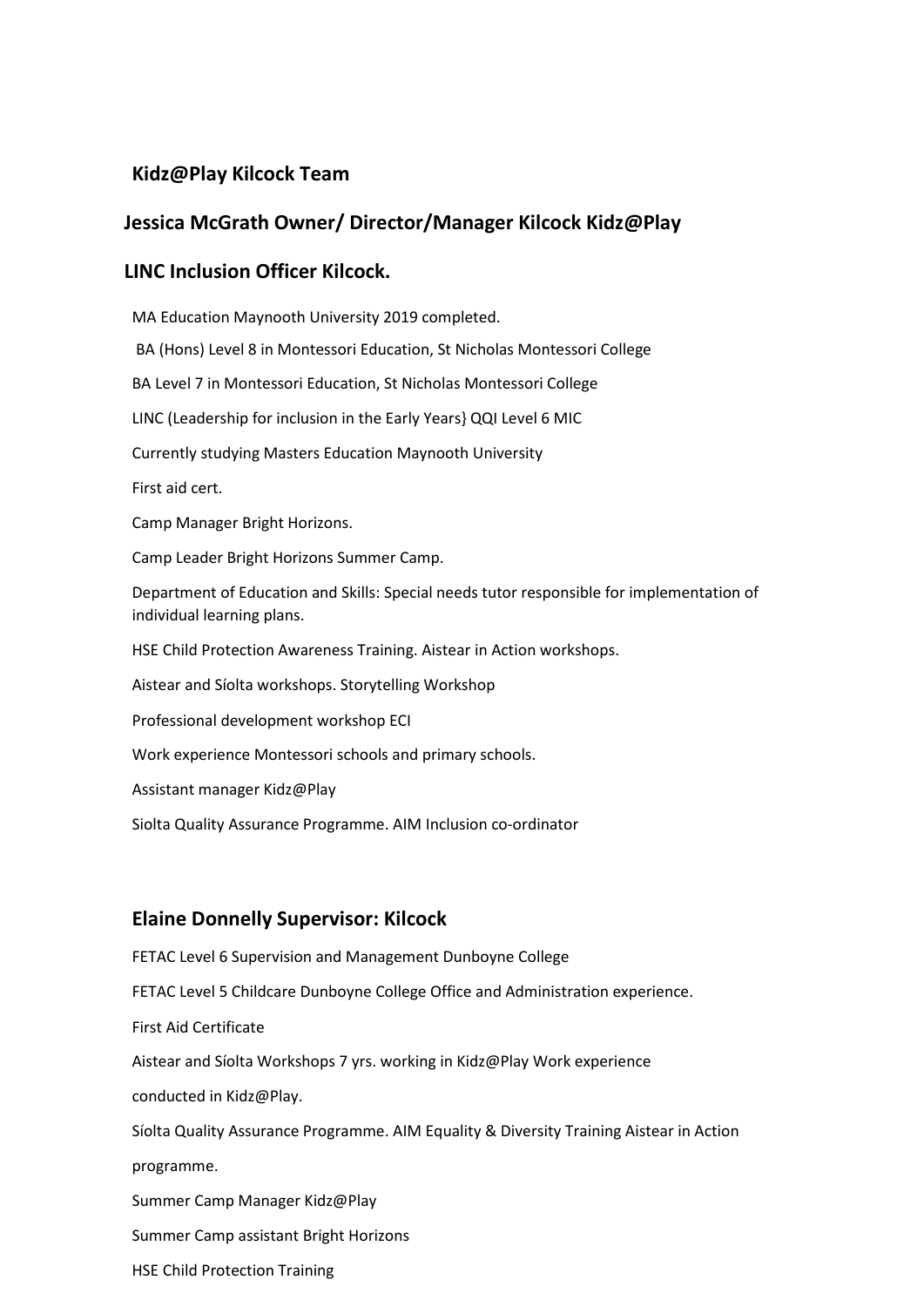### **Laura Moran: Assistant Manager Curriculum Planning Kilcock**

Laura supports the development of curriculum in line with Aistear and Síolta in Kilcock. BA Hons (Level 8) Early Childhood Education and Care Institute of Technology Carlow 2014 First Aid Training Joined Kidz@Play 2014 Síolta Quality Assurance Programme. AIM Equality & Diversity Training Summer Camp assistant Bright Horizons Variety of workshops in ECEC. HACCAP food preparation HSE Child Protection Training

Lámh manual sign system training.

### **Neysa Healy: Afterschool educator**

BA in Arts specialising is Geography and Ancient Greek and Roman Civilisation (2018)

Currently studying QQI Level 5 Early Childhood Care and Education.

HSE Child Protection Training

First Aid Certificate

Manual Handling

QQI School Age Childcare Level 5

Technology within the classroom.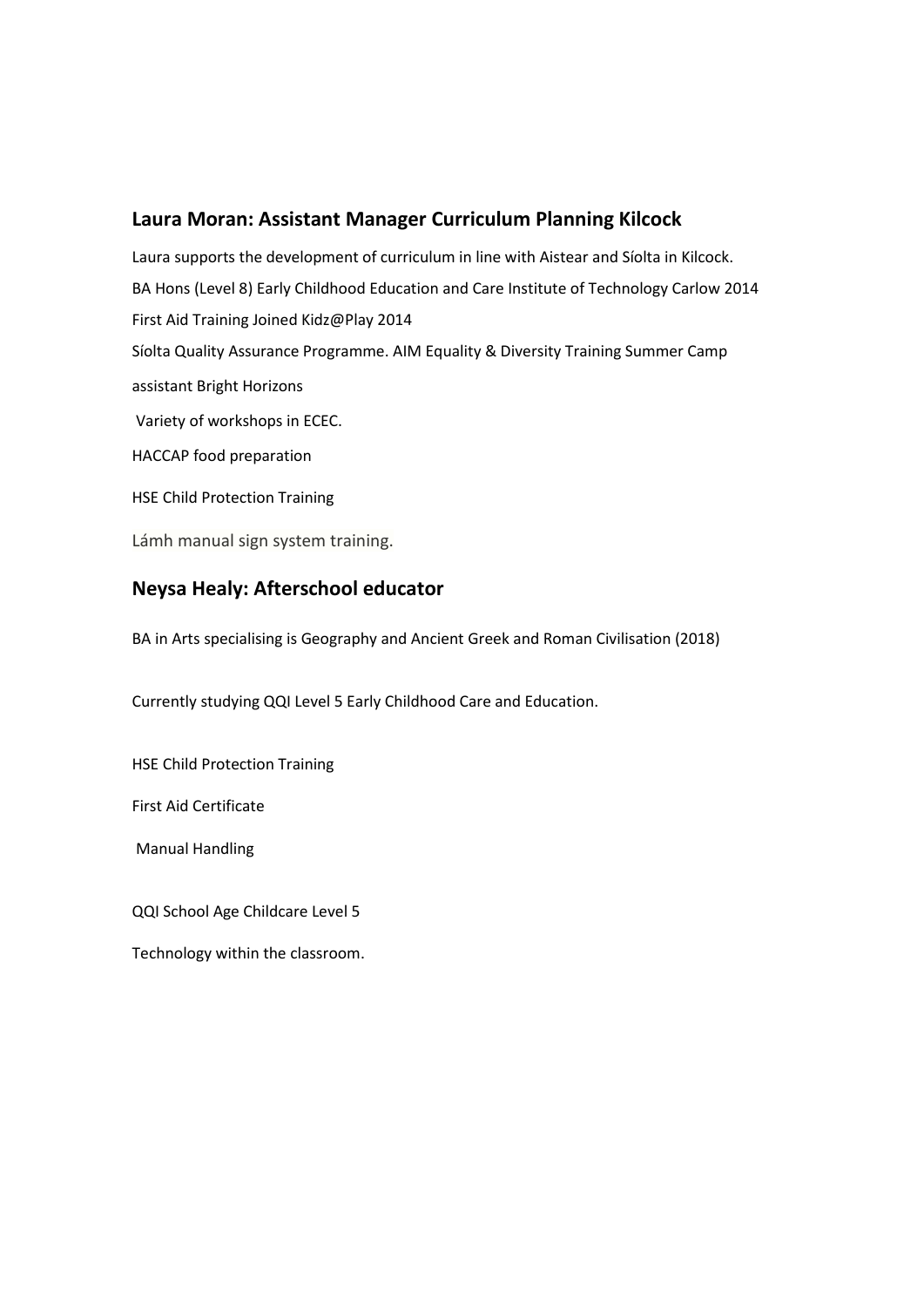### **Maynooth staff team who may from time to time cover Kilcock staff.**

### **Staff Profile**: **Sarah Ginty Manager: Maynooth**

*FETAC Level 6 Supervision & Management Childcare FETAC Level 5 Childcare CACHE Diploma Childcare HSE Child Protection Awareness Training First Aid Cert 14 Yrs. Experience in Kidz@Play Childcare Setting*. Summer Camp Manager Kidz@Play *Síolta Workshops IPPA Workshops HACCAP Food preparation* **Josephine Phelan: Maynooth Early Years Educator**

FETAC Level 5 Childcare First Aid Certificate FETAC Level 5 Health and Safety Manual Handling. Aistear in Action training. Síolta Quality Assurance programme. Childminder nine yrs. experience HSE Child Protection Awareness Training Síolta and Aistear Workshops IPPA Workshops Fire Safety Training Summer Camp Supervisor Kidz@Play

First Aid Training

### **Yvonne Flood: Maynooth Early Years Educator**

BA Early Childhood Teaching and Learning (Hons) Maynooth University

FETAC Level 5 Montessori Practical and Theory Component Certificate (Approaches to Early Childhood Care and Education)

Midland School of Childcare Montessori Diploma

Advanced Certificate in Supervision FETAC Level 6

Child Psychology FETAC level 6.

Liberties College Childcare FETAC level 5. Occupational First Aid

KARE (Early Years-Supporting children presenting with sensory, intellectual or physical impairments) HSE Child protection Training Over 7 years working in early years services as a practitioner and room manager.

Yvonne joined Kidz@Play in 2017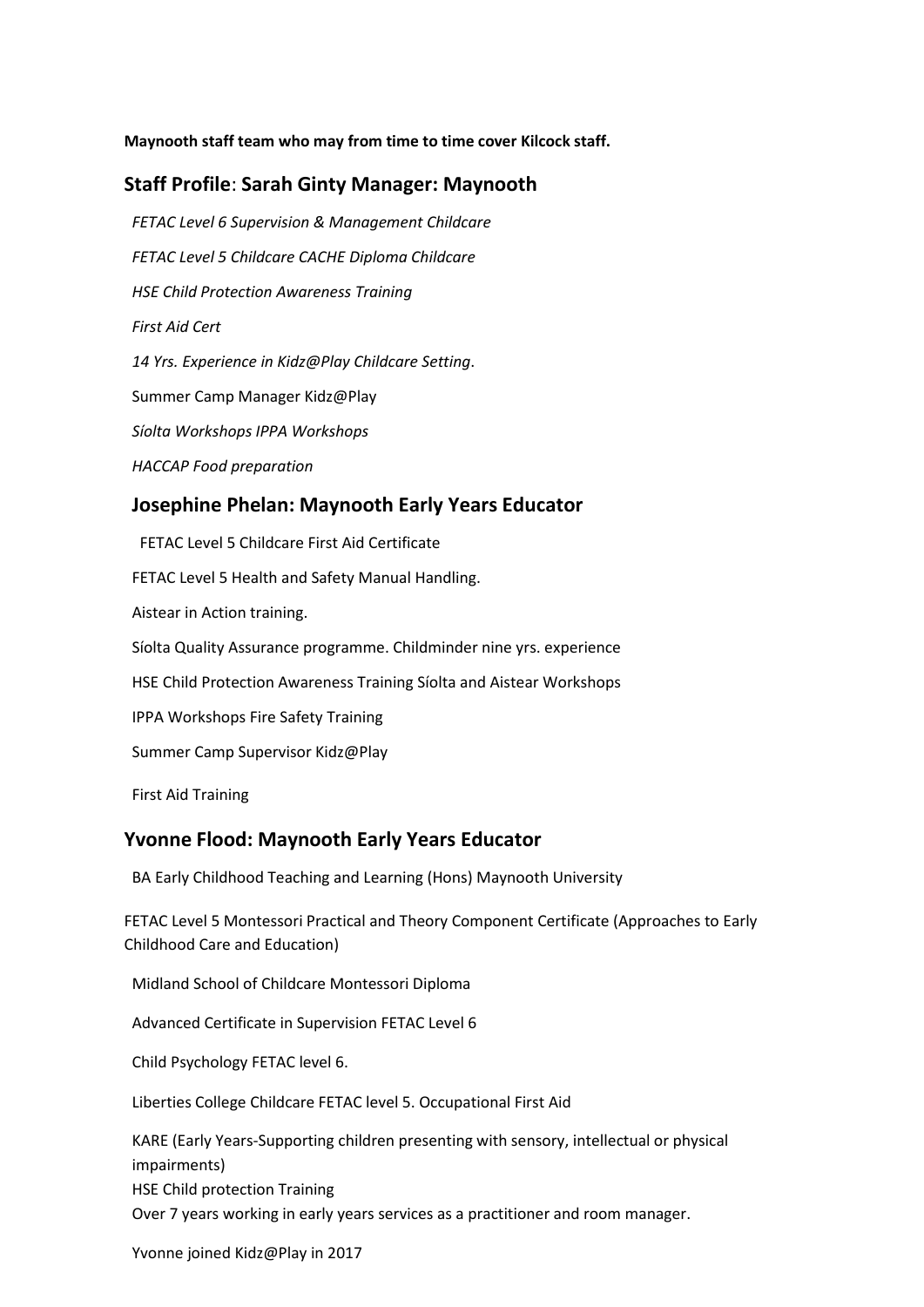## **Emma Duignan: Manager: Maynooth:**

### **LINC Inclusion coordinator.**

BA (hons) Level 8 Early Childhood Education & Care Institute of Technology Carlow. FETAC Level 5 Full Award. First Aid Certificate. Síolta Workshop Aistear Workshop HANEN Speech and Language Training. Lámh training. Nutrition food in Early Years workshop HACCAP Food preparation Curriculum planning in line with Aistear 8 years' experience in Kidz@Play Síolta Quality Assurance Programme. AIM Equality & Diversity Training Summer Camp assistant Bright Horizons Summer camp assistant Kidz@Play Variety of workshops and CPD in ECEC. HSE Child Protection Training

LINC (Leadership for inclusion in the Early Years} QQI Level 6 MIC

## **Laoise Mc Donagh: Maynooth Early Years Educator**

BA (Hons) Level 8 Early Childhood Education and Care Institute of Technology Blanchardstown

BA Level 7 Early Childhood Education and Care Institute of Technology Blanchardstown.

Healthy Smart Start HSE training.

First Aid Certificate

HACCAP food safety Certificate Summer camp Kidz@Play

HSE Child Protection Training

4 years' experience as an early year's educator.

## **Debbie Boylan Maynooth Early Years Educator**

QQI Level 5 Early Childhood Care and Education

HSE Child Protection Training

First Aid Certificate

Over 10 years' experience as an Early Years Educator